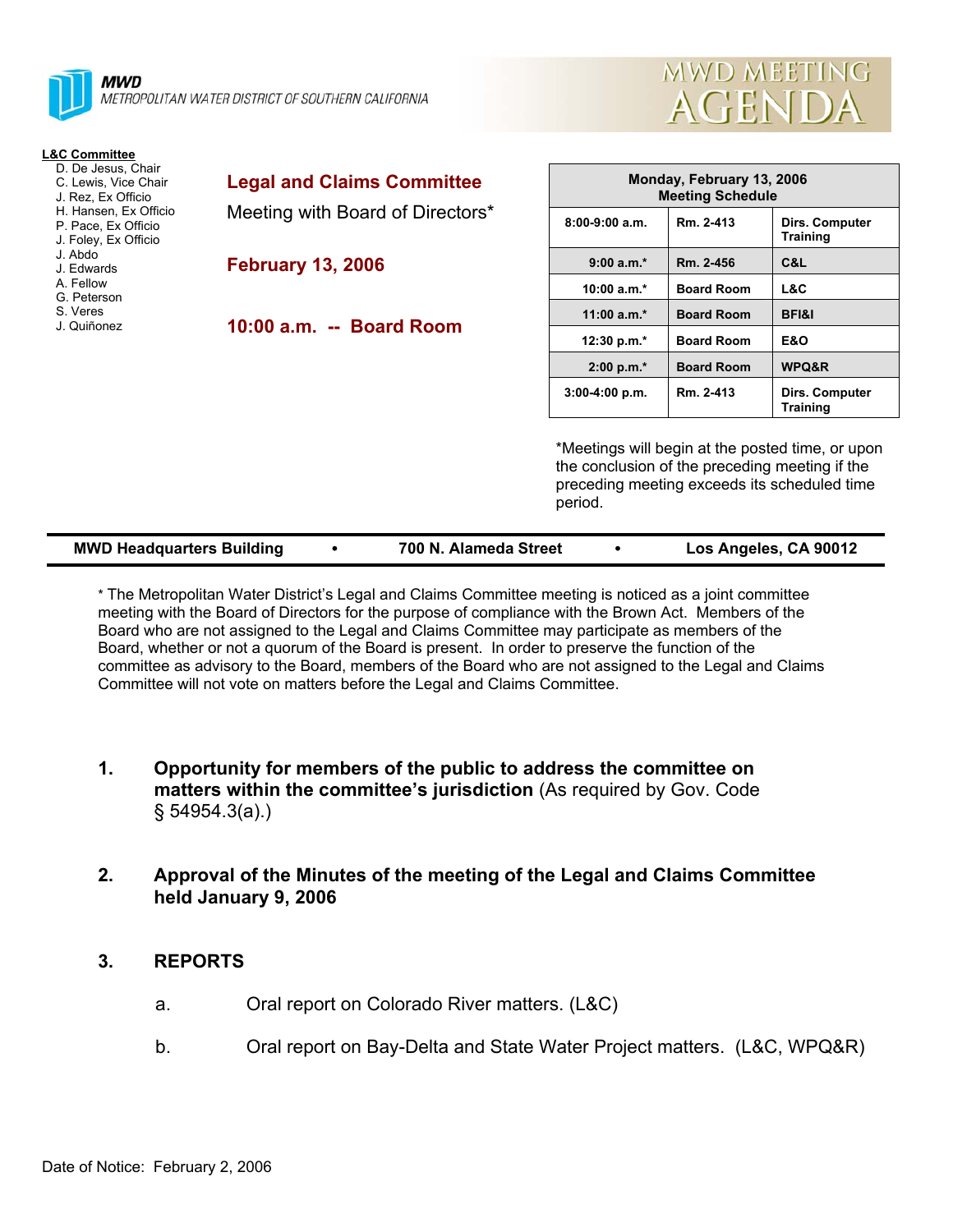# **4. CONSENT CALENDAR ITEMS — ACTION**

**7-5** Authorize General Counsel to negotiate and execute contracts for special bond counsel and co-special bond counsel. (L&C)

### **5. OTHER BOARD ITEMS — ACTION**

None

### **6. BOARD INFORMATION ITEMS**

None

# **7. COMMITTEE ITEMS**

- a. Oral report on employment discrimination litigation **[Conference with legal counsel—existing litigation (***Lance Charles v. MWD, et al.,*  **LASC Case No. BC 313797***; Carlita Wong Villanueva v. MWD, et al.,* **LASC Case No. BC 296912;** *Felicia Clayton-Gordon v. MWD, et al***., LASC Case No. BC 333064;**  *Louis H. Cardenas, etc. v. MWD, et al***., LASC Case No. BC 298866;** *Gail Naylor, Carmen Norona-Yanez, Maria Biel and Brenda Fisher v. MWD, et al***., LASC Case No. BC 288114;** *Carole King v. MWD, et al***., LASC Case No. BC 336605;** *Lollett Jones-Boyce v. MWD, et al***., LASC Case No. BC 310915;** *Jaime Paz v. MWD, et al***., LASC Case No. BC 308448); to be heard in closed session pursuant to Gov. Code Section 54956.9(a)]**
- b. General Counsel's report of monthly activities

#### **8. FOLLOW-UP ITEMS**

None

# **9. FUTURE AGENDA ITEMS**

**10. ADJOURNMENT**